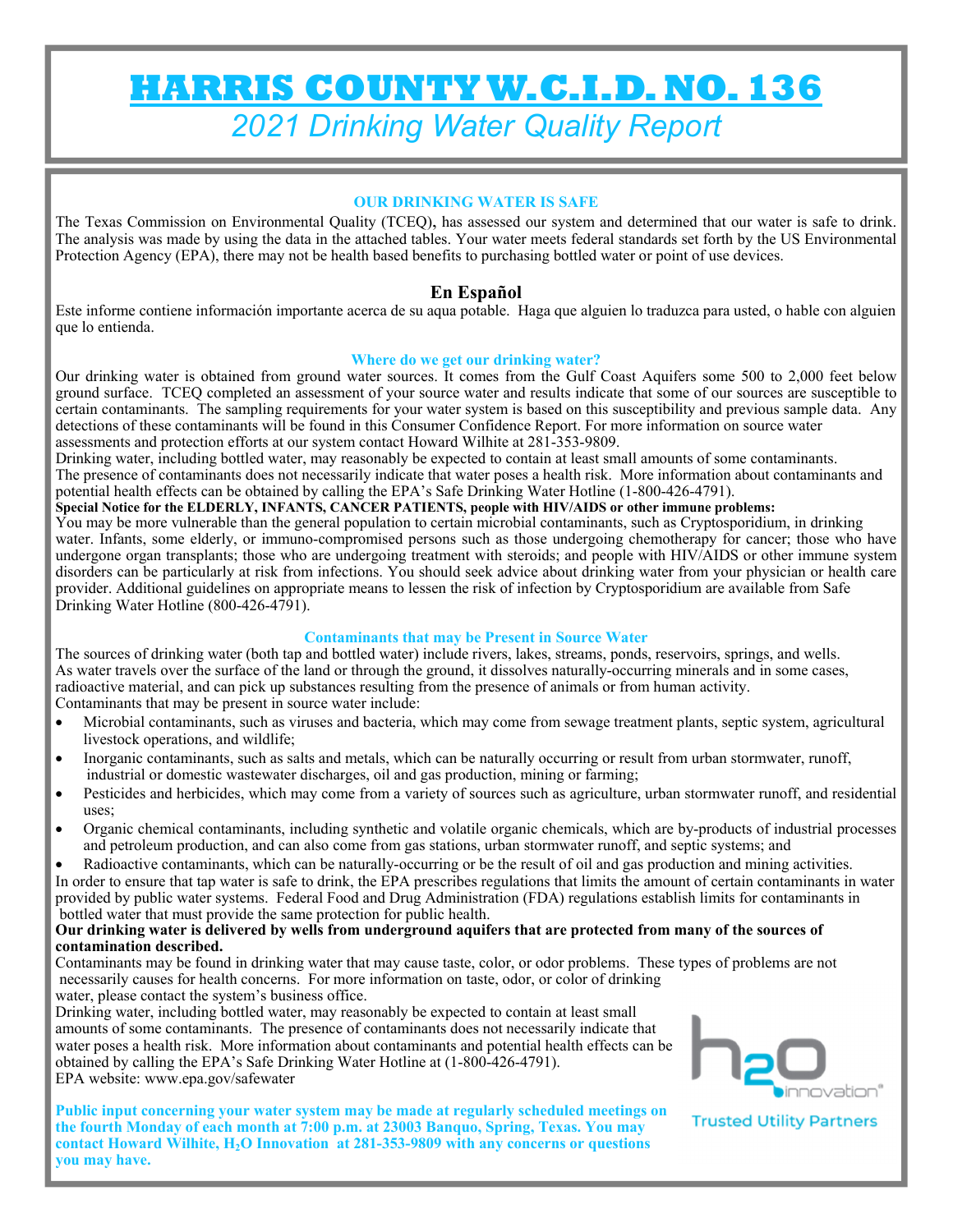### **About the Following Table**

The following table contains all of the chemical constituents which have been found in your drinking water for the most recent testing performed in accordance with applicable regulations. USEPA requires water systems to test up to 97 constituents. The constituents detected in your water are listed in the attached table.

#### **DEFINITIONS**

**Maximum Contaminant Level (MCL)** - The highest level of a contaminant in drinking water. MCL's are set as close to the MCLG's as feasible using the best available treatment technology.

**Maximum Contaminant Level Goal (MCLG)** - The level of a contaminant in drinking water below which there is no known or expected health risk. MCLG's allow for a margin of safety.

**Treatment Technique** – A required process intended to reduce the level of a contaminant in drinking water.

**Action Level** – The concentration of a contaminant which, if exceeded, triggers treatment or other requirements which a water system must follow. **ppm** = parts per million or milligrams per liter (mg/l), one part per million corresponds to one minute in two years or a single penny in \$10,000. **ppb** = parts per billion or micrograms per liter (mg/l), one part per billion corresponds to one minute in 2,000 years or a single penny in \$10,000,000.

**pCi/l** = pico curies per liter: Measure of radioactivity.

**Maximum Residual Disinfectant Level (MRDL)** - The highest level of a disinfectant allowed in drinking water. There is convincing evidence that addition of a disinfectant is necessary for control of microbial contaminants.

## **Harris County Water Control and Improvement District No. 136 - 2021 Drinking Water Quality Report:**

|      | <b>Inorganic Contaminants</b> |                                                                            |                                       |            |             |                            |                              |  |
|------|-------------------------------|----------------------------------------------------------------------------|---------------------------------------|------------|-------------|----------------------------|------------------------------|--|
| Year | Constituent                   | <b>Highest</b><br><b>Detected Level at</b><br><b>Any Sampling</b><br>Point | Range of<br><b>Detected</b><br>Levels | <b>MCL</b> | <b>MCLG</b> | <b>Units of</b><br>Measure | <b>Source of Constituent</b> |  |
| 2019 | Barium                        | 0.273                                                                      | $0.273 - 0.273$                       | 2          | 2           | ppm                        | Erosion of natural deposits. |  |
| 2020 | Fluoride                      | 0.13                                                                       | $0.13 - 0.13$                         | 10         | 10          | ppm                        | Erosion of natural deposits. |  |
| 2020 | Nitrate                       | 0.28                                                                       | $0.28 - 0.28$                         | 10         | $\theta$    | ppm                        | Erosion of natural deposits. |  |

\*Fluoride - Although the fluoride level measured by the TCEQ does not exceed the MCL, it does exceed the secondary containment level of 2.0 ppm. At times, the water at your home could exceed this secondary containment level. Some people who drink water containing fluoride in excess of the MCL over many years could get bone disease, including pain and tenderness of the bones. Children may get mottled teeth.

|      | <b>Radioactive Contaminants</b> |                                                                            |                                              |     |             |                                   |                              |
|------|---------------------------------|----------------------------------------------------------------------------|----------------------------------------------|-----|-------------|-----------------------------------|------------------------------|
| Year | Constituent-                    | <b>Highest</b><br><b>Detected Level at</b><br><b>Any Sampling</b><br>Point | Range of<br><b>Detected</b><br><b>Levels</b> | MCL | <b>MCLG</b> | <b>Units of</b><br><b>Measure</b> | <b>Source of Constituent</b> |
| 2015 | Gross Alpha                     | 3.8                                                                        | $3.8 - 3.8$                                  | 15  | $\theta$    | pCi/l                             | Erosion of natural deposits. |
| 2009 | <b>Beta Emitters</b>            | 4.1                                                                        | $4.1 - 4.1$                                  | 50  | $\theta$    | pCi/l                             | Erosion of natural deposits. |

|      | <b>Disinfectant Residual</b> |                                                                  |                             |            |                 |                                   |                                           |  |
|------|------------------------------|------------------------------------------------------------------|-----------------------------|------------|-----------------|-----------------------------------|-------------------------------------------|--|
| Year | Constituent                  | <b>Highest Detected</b><br>Level at Any<br><b>Sampling Point</b> | Range of<br>Detected Levels | <b>MCL</b> | <b>MCL</b><br>G | <b>Units of</b><br><b>Measure</b> | <b>Source of Constituent</b>              |  |
| 2021 | Chlorine<br>Disinfectant     | 1.62                                                             | $0.76 - 1.94$               |            |                 | ppm                               | Disinfectant used to control<br>microbes. |  |

#### **Year Constituent Highest Detected Level at Any Sampling Point Range of Detected Levels MCL MCLG Units of Measure Source of Constituent**  2021 Total Trihalomethanes 25.3 25.3 - 25.3 80 n/a ppb By-product of drinking water chlorination. **Organic Contaminants**  2021 Haloacetic Acid (HAA5) 4.3 4.3 - 4.3 60 n/a ppb By-product of drinking water chlorination.